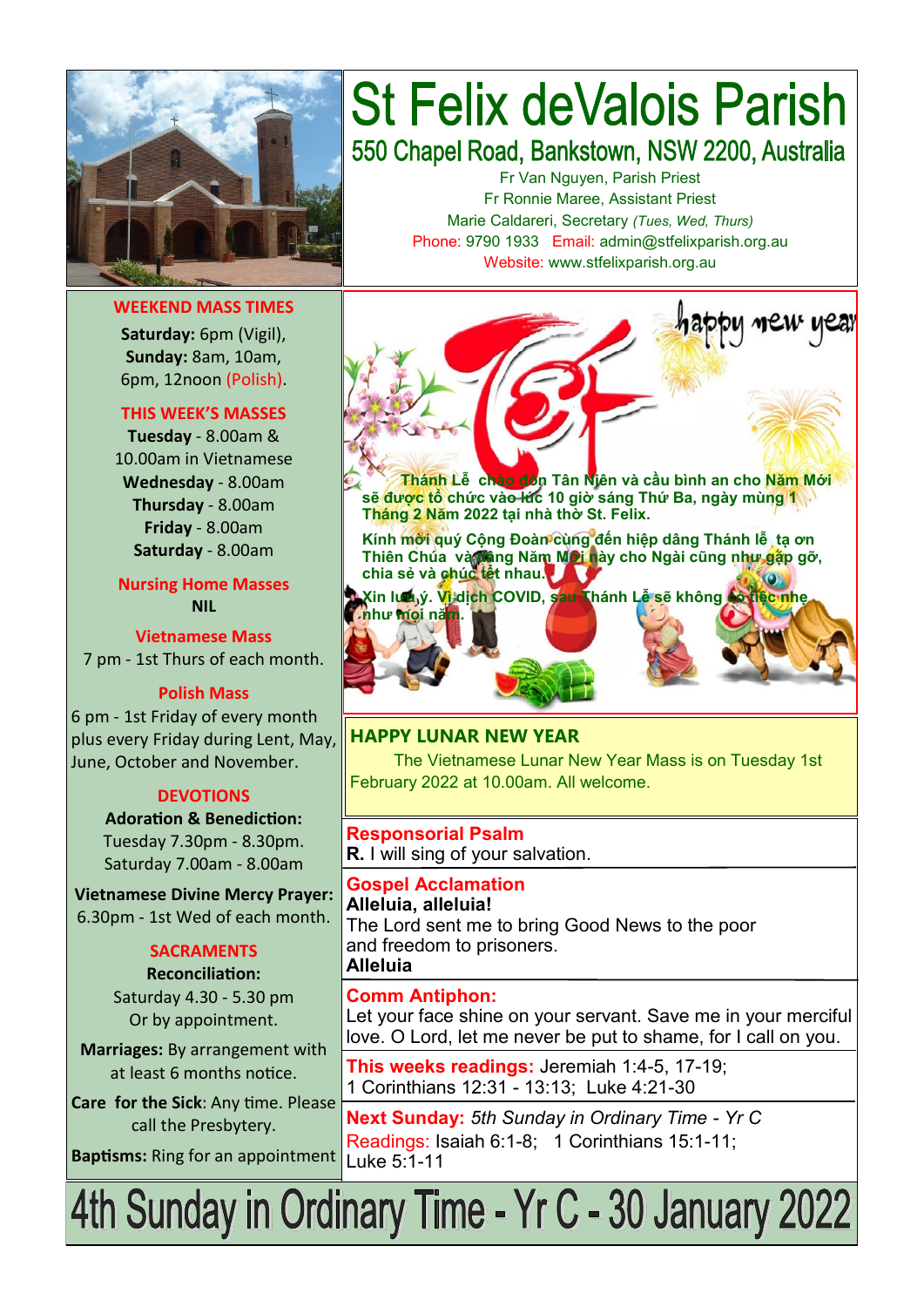# Wisdom and guidance

Feetlection Jesus' statement that no prophet is accepted in his home town reminds us that it is often difficult to hear a challenging message from those who know us best, even if it is true. Perhaps we remember and even regret this aspect of our childhood and adolescence. We may have overlooked the wisdom and guidance of our parents, while allowing the voices of others—teachers, friends, and counsellors—to carry more weight, even when these people were telling us the same thing. Perhaps this developmental stage is unavoidable. Perhaps as we have matured, we have come to a new appreciation for our parents and others whose perspective and experience we once rejected. Today's Gospel provides an opportunity to talk about and to learn from such experiences.

As you gather as a family, consider proverbs or other wise sayings that are familiar to your family ("Blood is thicker than water;" "All that glitters is not gold."). Consider what these proverbs mean and whether you believe them to be true. Why or why not? Jesus challenges the people of Nazareth by reminding them of old sayings that seem to have a lot of truth in them. Let's listen to this Gospel and consider what these proverbs mean. Read aloud today's Gospel, Luke 4:21-30. Ask: **What were the proverbs that Jesus quoted?** (Physician, cure yourself; No prophet is accepted in his native place.) Consider the meaning of these proverbs and look for examples from your own family life that show their truth. Consider how your family might accept one another's wisdom and guidance and not reject the prophets in your midst. Conclude by praying together the [Prayer to the Holy Spirit.](https://www.loyolapress.com/catholic-resources/prayer/traditional-catholic-prayers/prayers-every-catholic-should-know/prayer-to-the-holy-spirit)

© Copyright Loyola Press All Rights Reserved. Used with permission. [www.loyolapress.com](http://www.loyolapress.com)

## **Fight poverty with your used stamps - Thank you**

A huge thank you to all those who sent in stamps to help Mary MacKillop International fight poverty overseas. If anyone still has stamps which they would like to donate please do so by the end of this week.

## **Volunteers Wanted**

We are still looking for volunteers in the following ministries; Piety Stall, Altar Society, Ministers of the Word, Catechists or helpers. Please come forward and help your Parish. See one of the priests after Mass or contact the Parish Office.

*Volunteers do not necessarily have the time; they have the heart."* – Elizabeth Andrew

## **PLANNED GIVING PROGRAM REQUEST FORM**

## **Would you like to become a regular contributor to the Parish?**

If so, please fill in this slip and return it to the Parish Office. Otherwise send an e-mail with your details to Marie at admin@stfelixparish.org.au

| Name                                  |                                               |                                                     |  |  |
|---------------------------------------|-----------------------------------------------|-----------------------------------------------------|--|--|
|                                       |                                               |                                                     |  |  |
| Fmail:                                |                                               |                                                     |  |  |
| <b>WOULD LIKE</b><br><b>ENVELOPES</b> | WOULD LIKE TO CONTRIBUTE<br>USING CREDIT CARD | WOULD LIKE TO CONTRIBUTE<br><b>VIA DIRECT DEBIT</b> |  |  |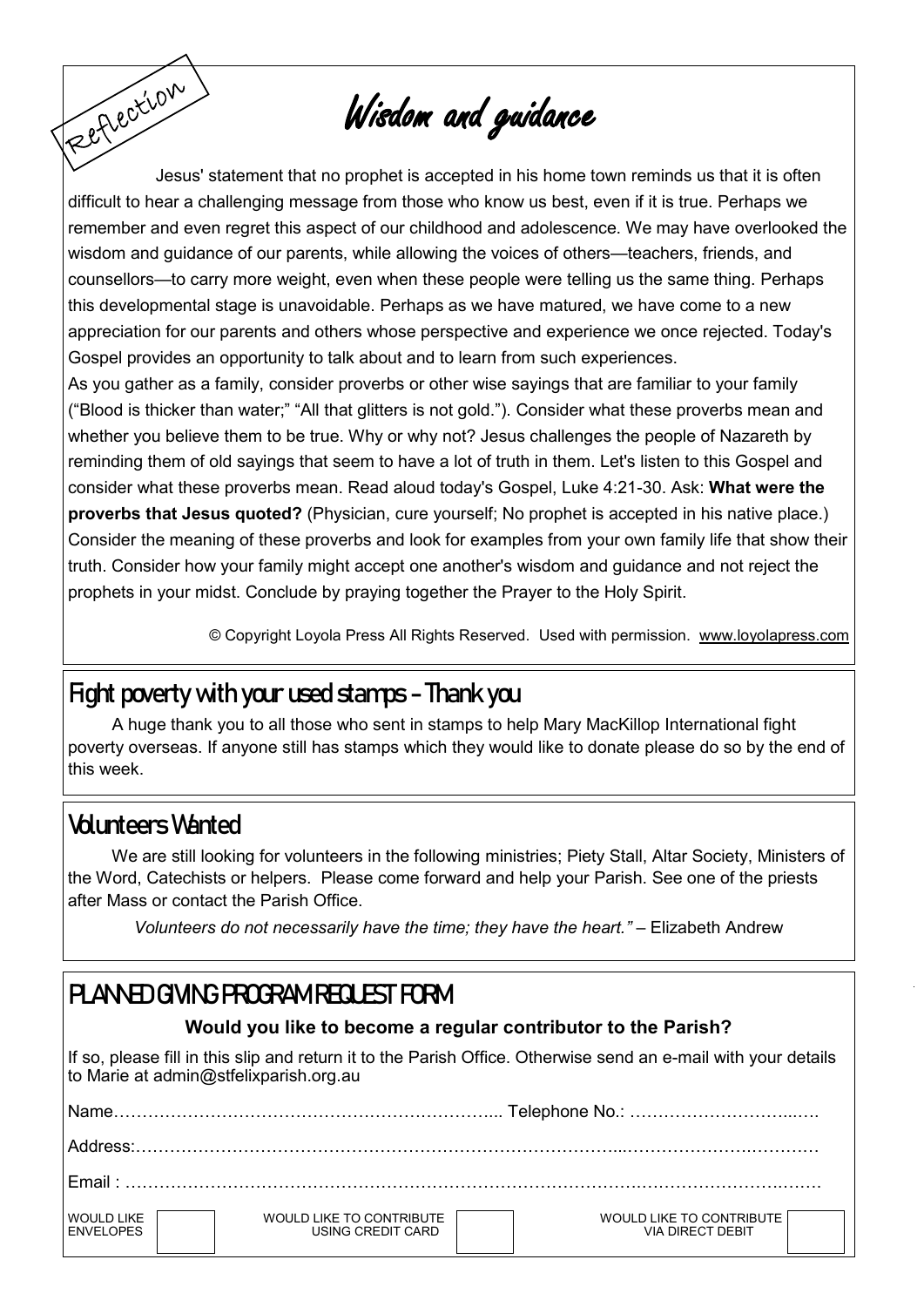## **GOSPEL: Luke 4:21-30**

### **A reading from the holy Gospel according to Luke.**

*Jesus, like Elijah and Elisha, was not sent only to the Jews.*

Jesus began to speak in the synagogue, 'This text is being fulfilled today even as you listen.' And he won the approval of all, and they were astonished by the gracious words that came from his lips. They said, 'This is Joseph's son surely?' But he replied, 'No doubt you will quote me the saying, "Physician, heal yourself" and tell me, "We have heard all that happened in Capernaum, do the same here in your own countryside."' And he went on, 'I tell you solemnly, no prophet is ever accepted in his own country.

'There were many widows in Israel, I can assure you, in Elijah's day, when heaven remained shut for three years and six months and a great famine raged throughout the land, but Elijah was not sent to any one of these: he was sent to the widow at Zarephath, a Sidonian town. And in the prophet Elisha's time there were many lepers in Israel, but none of these was cured, except the Syrian, Naaman.' When they heard this everyone in the synagogue was enraged. They sprang to their feet and hustled him out of the town; and they took him up to the brow of the hill their town was built on, intending to throw him down the cliff, but he slipped through the crowd and walked away.

The Gospel of the Lord. **Praise to you, Lord Jesus Christ.**

## **Mass Intentions:**

**Recently Deceased:** Connie Naumanen

**Anniversary:** Vaoliko Pesamino; Nguyen Van Bao

**Deceased:** Maria Mun; JB Nghi; Maria Ngo; Theresa Nga; Rosa Nguyet; Kim Anh

**Sick:** Tom Quilty, Jason Timbs & Bart Hennely, Dau (Xuan); Gerard Go; Fatima Fernandes; Marian Periera; baby Alan Dien Quan Nguyen; Monina Rodriguez Pineda; Tenshi Asriel Magdaleno Arcenas; Rose Nuner; Maria Carta; Teresita Martinez; Maria Kovatsun; Frannie; Madelyn Nicole; Jun Ibarra; Abida Gill; Vo Van Kiet; Maria Bui Thi Don; Josette Ackad; Nivea Wani; Diana Emilie Perez; Billy; Lagi Amoa; Clarence Ally; Jane Aquino; Glory Bereira; Gladyse Broudou; Jenny; Hoa Mai; Wayne Waters; Rosa House; Nivea Wanigesekera; Annick Duval; Henriette Tam Tinh Lam; Phyllis Vujkovic; Sandra **Whaites** 

| <b>MAGEVIA ITASICIS</b> |                |                         |                   |                                             |                                                                                   |                         |  |  |  |
|-------------------------|----------------|-------------------------|-------------------|---------------------------------------------|-----------------------------------------------------------------------------------|-------------------------|--|--|--|
|                         |                |                         |                   | <b>30 JANUARY</b>                           |                                                                                   |                         |  |  |  |
| Reader 1                |                | Gloria Booby            |                   | Imelda Dela Cruz                            | Mary O'Hea                                                                        | Anthony Tran            |  |  |  |
| Reader 2                |                | <b>Patrick Abourizk</b> |                   | Kiara Asuzu                                 | Helen Vujevic                                                                     | "<br>"                  |  |  |  |
| Acolyte                 |                | Tuyen Tran (A)          |                   | An Dang (A)                                 | Thong Tran (A)                                                                    | Thanh Vu (A)            |  |  |  |
| Choir                   | <b>SMMC</b>    |                         |                   | <b>SSOG</b>                                 | St Felix                                                                          | Jess                    |  |  |  |
|                         |                |                         |                   | <b>6 FEBRUARY</b>                           |                                                                                   |                         |  |  |  |
| Reader 1                |                | Emmanuel Icard          |                   | <b>Mary Buckley</b>                         | Thu Ha Kim                                                                        | <b>Anthony Eltarraf</b> |  |  |  |
| Reader 2                |                | <b>Patrick Abourizk</b> |                   | Robyn Molloy                                | <b>Anthony Rowe</b>                                                               | $\epsilon$<br>"         |  |  |  |
| Acolyte                 | Tuyen Tran (A) |                         | An Dang (A)       |                                             | Anthony Joseph (A)                                                                | Thanh Vu (A)            |  |  |  |
| Choir                   | <b>SMMC</b>    |                         | <b>SSOG</b>       |                                             | <b>St Felix</b>                                                                   | Elias                   |  |  |  |
| 30 January              |                |                         | <b>6 February</b> | <b>Notes: SSOG: Singing Servants of God</b> |                                                                                   |                         |  |  |  |
| <b>Altar Society</b>    |                | Group 5                 |                   | Group 1 (see notes)                         | <b>SMMC: St Mary Mackillop's Choir</b><br>Group 1: Gloria Walker, Lyn Rowe, Khanh |                         |  |  |  |
| <b>Church Cleaners</b>  |                | <b>Youth Group</b>      |                   | Polish Group                                | Le, Thi Thuy Doan, Theresa Nguyen, Dorie<br>Encarnacion, Hien & Vu Bui (Florist)  |                         |  |  |  |
| <b>SVDP</b>             |                | Andrew Nguyen           |                   | Thom Pham                                   |                                                                                   |                         |  |  |  |

## **Weekly Rosters**